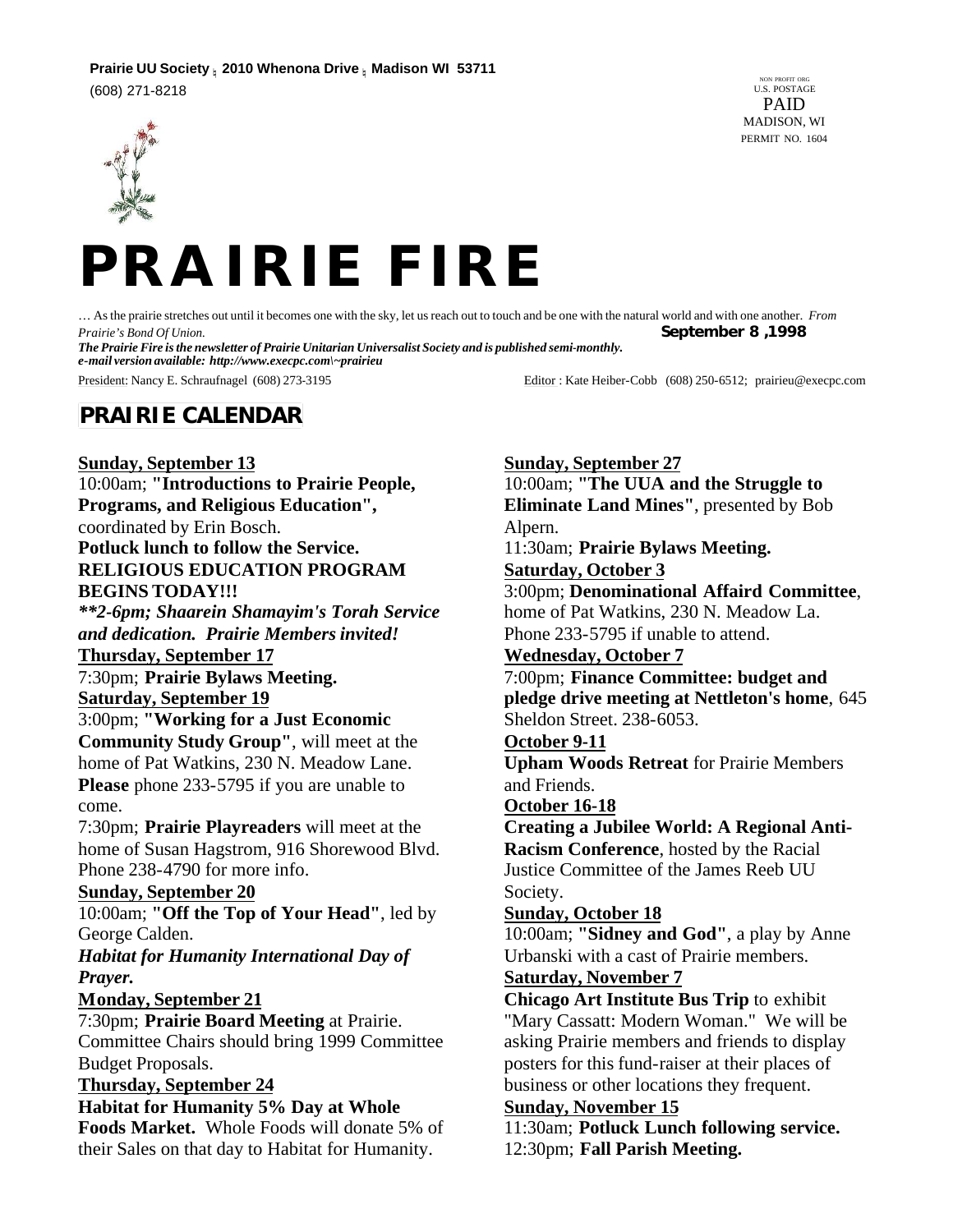# **OUR SOCIETY**

#### **Robin Resigns**

Prairie is saddened to announce it's acceptance of Robin Carre's resignation as Director of Religious Education for Prairie U.U. Society. Due to his obligations with *The Madison Times*, his family responsibilities, plus his interest in pursuing a teaching career, he just no longer had the time. He will assist with the search and training of a new DRE, and he and his family will continue to participate in the life of the congregation. Good luck to Robin, Beth and Jonah. Robin has done an excellent job as the DRE and he will be sorely missed!!

#### **Upham Woods**

It is that time again! Upham Woods registration **DEADLINE IS SEPTEMBER 13.**

For those who have not been to Upham Woods, it is our annual fall retreat held at a UW Coordinated area just north of Wisconsin Dells. Here we unwind in the beauty of the Dells woods, walking the Island near the camp, conversing with our fellows, canoeing, working the creative juices, or just plain playing. It is to be held October 9-11. A map and registration form was in the last two Prairie Fires. If you missed it, copies will be at Prairie, come to a service or just call Susan Hagstrom or Kate Heiber-Cobb, and we will arrange for a copy to get to you.

The Program is up to YOU! While we have several excellent topics planned, more are always welcome. Organize a creative arts corner--a chance to read or create your favorite creative art, encourage others through your favorite exercise, whatever you would like. Sign up with Phoebe Rosebear (phone is 280-8990).

The Upham Woods Coordinating Committee is asking for Volunteers for two separate positions: **On-site Coordinator & Dining Room Setup Coordinator**. The On-site Coordinator will help the Upham Woods program committee in interfacing with the Camp staff, and the Dining Room Setup Coordinator will organize volunteers (or volunteer people!) to set dishes before the meals. We are trying to get

these positions filled beforehand to help the retreat run more smoothly.

#### **Budget Requests**

Do you have dreams or wishes for Prairie that have moneys attached? September is the time to think ahead to our program and building needs for 1999. Get your specific ideas or suggestions to the appropriate committee (Religious Education, Program, Housing and Property, Membership, Denominational Affairs, etc.) or to the Finance Committee (Aileen Nettleton, Chair).

Committee requests are put together as a "proposed budget" for the entire board. The Finance Committee will then ask for your help in our pledge drive during October. In November the congregation will vote on the finalized budget.

Any interested members are welcome to come to the board meeting October  $7<sup>th</sup>$ . We need your support at all levels--from planning, to contributing, to voting!

#### **Prairie Bylaws**

Do you have any suggestions or concerns about the Prairie Bylaws? The ad hoc. Bylaws revision committee will hold two hearings to discuss potential changes on Thurs., Sept.  $17<sup>th</sup>$  at 7:30pm and Sunday, Sept. 27<sup>th</sup> after the service. If you are unable to attend either of these meetings, please give any suggestions for revisions to Al Nettleton, Barb Park, or Rick Ruecking. Proposed Bylaws revisions will be published in the Oct. 18<sup>th</sup> deadline Prairie Fire.

#### **Prairie Playreaders**

Pat Watkins has been unable to host the annual organizational meeting of the Playreaders this summer and no one else has stepped forward to do it. Rosemary Dorney has made an excellent suggestion to keep this Prairie activity from falling through the cracks. If those playreaders who are regular participants would choose a date on which they could volunteer to host a playreading, and phone this information in to Pat at 233-5795, we will be able to come up with a partial schedule, from which we can then fill in the blank months. Please let Pat hear from you.

Next play reading is Sept.  $19<sup>th</sup>$  at Susan Hagstrom's, 916 Shorewood Blvd. It starts at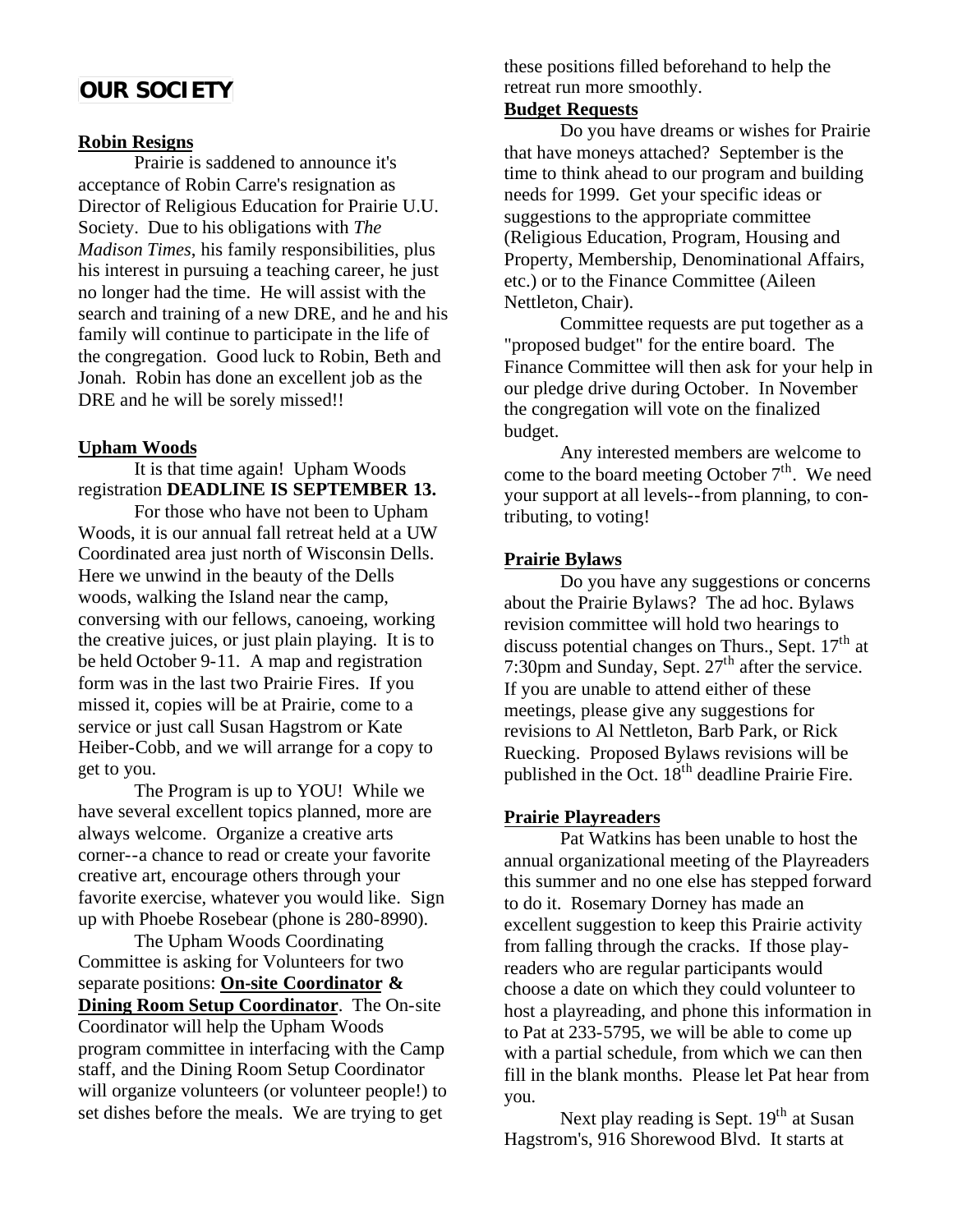7:30pm. We thought some nice light one acts by G.B. Shaw, or perhaps something else (definitely on the comic side!). Come and enjoy!

#### **Torah Dedication**

On Sunday afternoon, September 13, Shaarei Shamayim will be celebrating a milestone in the community's life: we will be acquiring, welcoming and dedicating our very own Torah Scroll. We would be honored if members of the Prairie UU Society could celebrate with us.

The Torah Scroll is the most sacred object in a Jewish congregation. It is made of parchment (sheep or goat skin) and contains the first five books of the Bible. Each Torah is written by hand by a specially trained scribe and takes the better part of a year to be completed.

In the life of any Jewish community, the arrival of a Torah Scroll is an occasion for gratitude, blessing and celebration. For Jews, the Torah is the means through which we teach and learn what it means to be human. The Torah is the symbol of the sacred covenant between the Jewish people and The Source of Life. In the language of our liturgy, Torah is the consequence of the abundant, eternal love in the universe.

The festivities will begin at 2pm with a procession around the block led by two musicians. The Torah will be carried underneath a huppa (wedding canopy) and people will be singing and dancing. Around 3pm we'll enter the sanctuary which will be decorated with flowers. There will be a brief dedication service, followed by some teaching. Because this particular Torah Scroll has never been dedicated, part of the festivities will include a Siyyum Torah ceremony, where, under the direction of Torah Scribe Jay Greenspan, members of Shaarei Shamayim will fill in the last 69 letters in the Torah Scroll.

Following the Siyyum Torah, the Torah Scroll will be fully unrolled. We'll sing and enjoy delicious sweets brought by members of the community. The sweets are in fulfillment of the traditional blessing that the words of Torah be sweet in our mouths.

#### *\*\*Don't forget to give your suggestions to Al Nettleton and Anne Urbanski for improving the Prairie Fire. Thanks! Kate* **Congratulations Prairie!**

The UUSC 1998 "Report to the Membership" listed our Society as a recipient of their Creating Justice Banner Society Award, for the fact that 10% or more of our congregation are members of UUSC.

#### **Volunteer Schedules**

**Grass Mowers:**

**Sept. 13-19: ?? (can't read the name)**

- **Hospitality Helpers:**
- **Sept. 13: Greeting Visitors:** Ruth Calden **Coffee Set-up:** Phoenix **Coffee Clean-up:** Al Nettleton & **???**
- **Sept. 20: Greeting Visitors:** *Need Volunteer* **Coffee Set-up:** Kathy Helm/ Gary Giorgi **Coffee Clean-up:** KK Anderson & **???**
- **Program Taping:**

**Sept. 13:** Paula Pachciarz

**Sept. 20:** *Need Volunteer*

#### **RE Corner**

The Religious Education program will kick off this weekend with a Welcome Back Party on September 13. Everyone will begin upstairs with Erin Bosch as she (re) introduces Prairie Youth to the congregation. Then we will proceed downstairs to celebrate the beginning of the new RE year.

On Saturday, September 12, from 2-5pm the RE committee will be cleaning up the RE area to prepare it for the upcoming year. Everyone is welcome to join us and will be rewarded with pizza and drinks. If you can't stay the whole time, just drop by for a short while.

Regular RE classes begin September 20.

#### **Denominational Affairs**

**A Note from the Committee Chairperson:** I received last week the UUA preliminary resource packet for the Study/Action Issue (previously called a "resolution") on which all UUA congregations are to place special emphasis for the next three years. You may recall that last year's Study/Action Issue was "Fostering Interfaith Cooperation" which we should continue to emphasize for two more years. We are now on the third year of work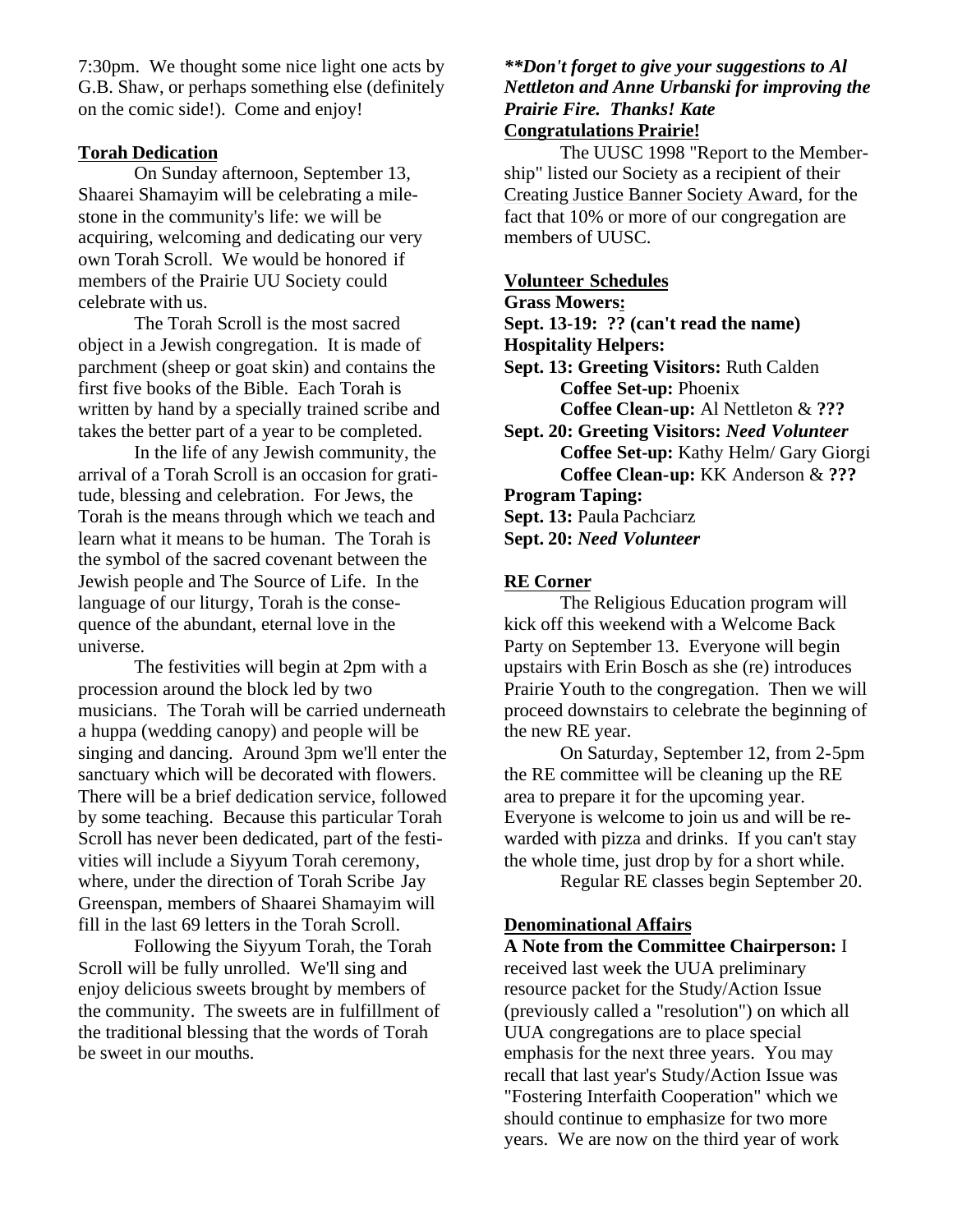with the resolutions on "Anti-Racism, Working for a Just Economic Community", and "Toxic Threats to Children". Our new Study/Action Issue is entitled "**Economic Injustice, Poverty, and Racism**", and has ties with both the "Working for a Just Economic Community" issue and the "Anti-Racism" one. The study/action issue asks that we seek answers to the following questions: How can UUs better understand the links between economic injustice, poverty, and racism? And, How can we use that knowledge to develop a stronger anti-racist role for UUs? One way to get started is to plan to attend **Creating a Jubilee World**, the antiracism regional conference being sponsored by the Racial Justice Committee of the James Reeb UU Society, here in Madison. Both the committee and the UUA in Boston are especially desirous of having teens attend this conference, so we ask the parents of teens to encourage their attendance. Scholarships are available if needed. Registration materials are located in the pamphlet box at the back of the meeting room, or call Pat at 233-5795. Application deadline is Sept.  $25<sup>th</sup>$ . A sign-up sheet for volunteers to help and to provide home hospitality has been passed during services. If you can help out, please phone Pat Watkins.

#### **Interfaith Hospitality Network**

The Interfaith Hospitality Network is a national organization dedicated to helping the homeless. The premise- 12-13 churches take turns, a week at a time, providing shelter and meals to homeless families. This program is being organized here in Madison to supplement the already present shelters. The Madison Area Interfaith Hospitality Network (MAIHN) is well on its way to being a reality. However, it is still in need of churches to participate. The Social Action Committee feels that this would be a great project to be involved with. It is a wonderful way to provide a needed community service, become involved with other churches increasing our visibility in the community, and a project that can include the entire family. If there is enough interest we would become a buddy church providing volunteers to another local church. The commitment would be for one week, two or three times a year. Duties would include setting up for dinner, helping provide

dinners or breakfast, cleaning up, tutoring children, and being a good listener. There will never be more than 15 people in these shelters so we are talking about three or four small families, usually with young children. Look and listen for additional information in the coming weeks. For questions or to express interest call Shannon Hayes at 274-0553.

#### **Adult Education at First Society**

Several copies of First Unitarian Society's "Adult Education Offerings Fall 1998" brochure are now available at Prairie. Registration began Sept.  $5<sup>th</sup>$  and the first weekly series AMERICAN TESTAMENT begins Sept.  $14<sup>th</sup>$ . A variety of series of courses and events are scheduled. Registration forms are accepted by mail or in person at the RE office, First Unitarian Society.

# **UPCOMING PROGRAMS**

## **Sunday, September 13 "Introductions to Prairie People, Programs, and Religious Education"**, coordinated by Erin Bosch. Potluck lunch will follow the service. *Religious Education Program Begins!*

## **Sunday, September 20**

**"Off the Top of Your Head"**, presented by George Calden. This service is intended to put your mind in high gear. George Calden will present a series of mind provoking opinions, sentiments and quotes for group discussion.

#### **Sunday, September 27 "The UUA and the Struggle to Eliminate**

**Land Mines"**, presented by Robert Alpern. He was Director of the UUA Social Justice Office in Washington, D.C., from 1975 to 1995 and attended the historic treaty signing in Ottowa this past December that banned the use of landmines. Retired, he currently is the Field Secretary for the Friends Committee in Northern California and Oregon, part of the Quaker group lobbying national legislation.

## **October 9-11**

**Upham Woods Retreat** for Prairie Members and Friends. Registration deadline is Sept. 13<sup>th</sup>.